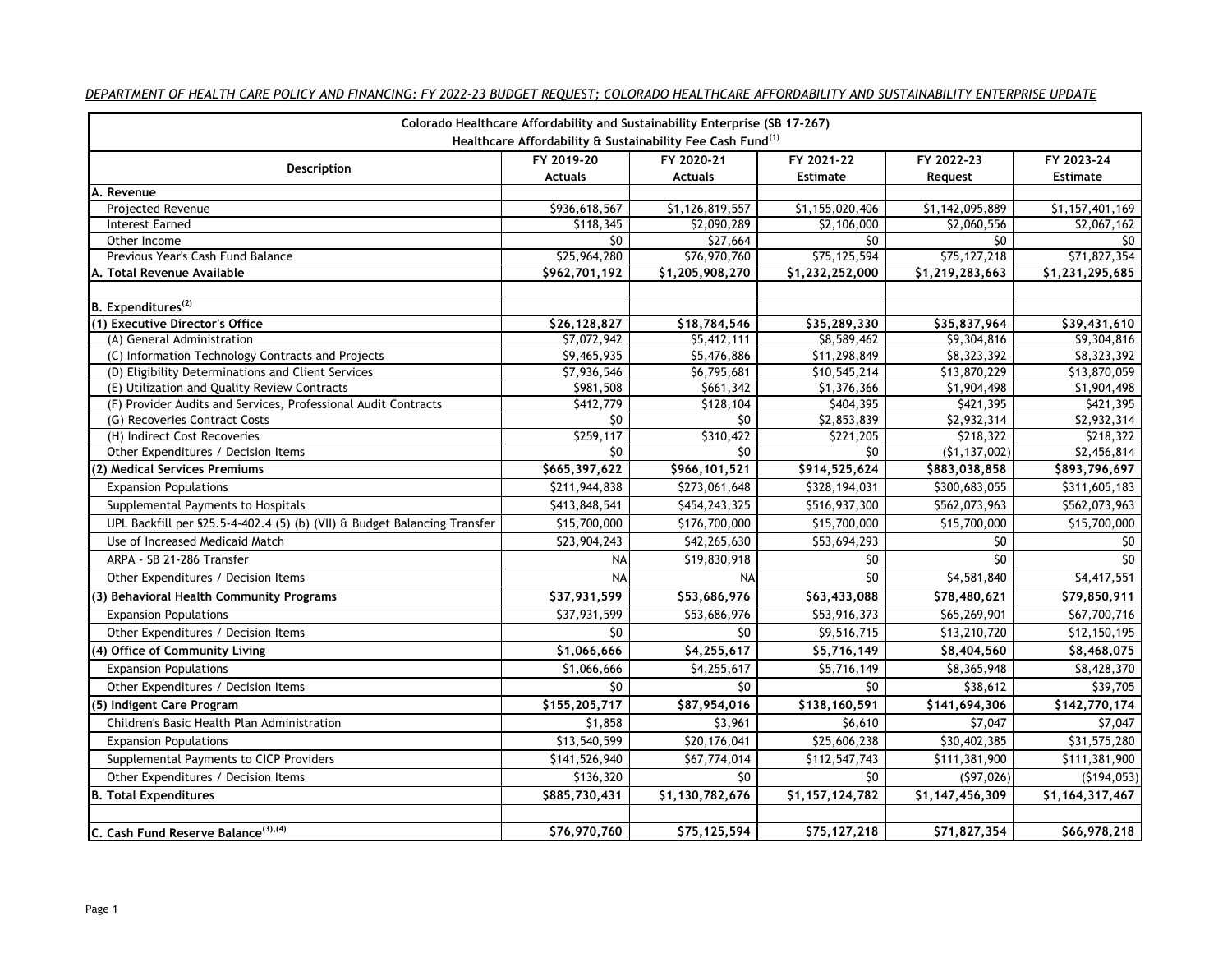$^{\rm 1)}$  Beginning FY 2017-18, the Healthcare Affordability  $\rm\acute{e}$  Sustainability Fee Cash Fund is created by SB 17-267 "Sustainability Of Rural Colorado".

 $^{(2)}$  Expenditures incorporate change requests. For detail on the specific requests affecting Colorado Healthcare Affordability and Sustainability Fee Cash Fund expenditures, please refer to the Schedule 9 submitted with the Department's November 1, 2021, FY 2022-23 Budget Request.

<sup>(3)</sup> The Department was granted authority by the Colorado Healthcare Affordability and Sustainability Enterprise Board to maintain a fund reserve of unspent Colorado Healthcare Affordability and Sustainability Fee cash funds; this policy is subject to annual reconsideration.

 $<sup>(4)</sup>$  The disposition of cash fund reserve balance is determined by the Colorado Healthcare Affordability and Sustainability Enterprise</sup>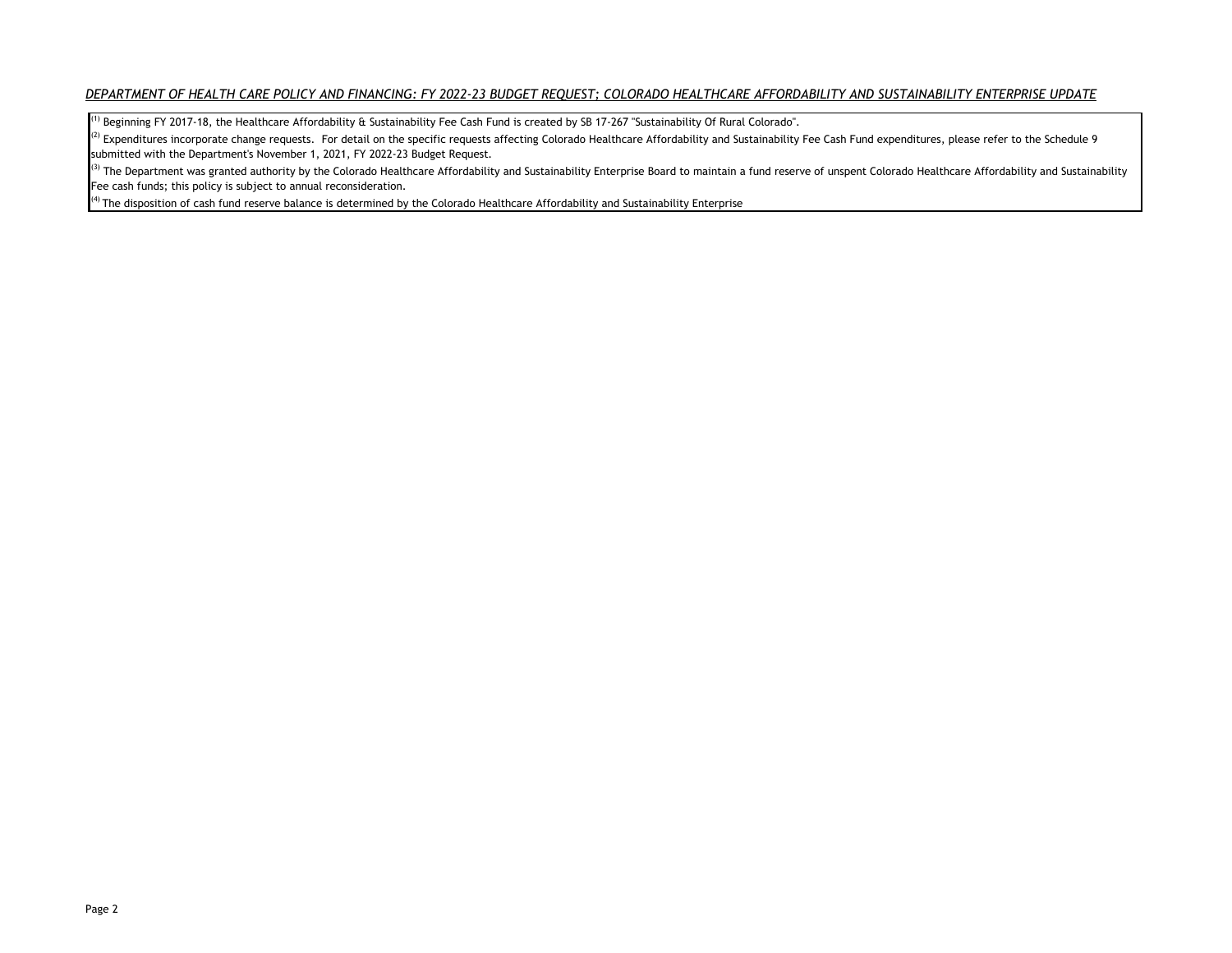| Colorado Healthcare Affordability and Sustainability Enterprise (SB 17-267)<br><b>FY 2019-20 Actuals</b> |                     |                    |                                                            |                      |  |
|----------------------------------------------------------------------------------------------------------|---------------------|--------------------|------------------------------------------------------------|----------------------|--|
| Description                                                                                              | Expenditure<br>Type | <b>Total Funds</b> | Healthcare Affordability &<br>Sustainability Fee Cash Fund | <b>Federal Funds</b> |  |
| A. Revenue                                                                                               |                     |                    |                                                            |                      |  |
| Projected Revenue                                                                                        | <b>NA</b>           | \$3,503,224,618    | \$936,618,567                                              | \$2,566,606,051      |  |
| <b>Interest Earned</b>                                                                                   | <b>NA</b>           | \$118,345          | \$118,345                                                  | \$0                  |  |
| Other Income                                                                                             | <b>NA</b>           | \$0                | \$0                                                        | \$0                  |  |
| Previous Year's Fund Balance                                                                             | <b>NA</b>           | \$25,964,280       | \$25,964,280                                               | \$0                  |  |
| A. Total Revenue Available                                                                               |                     | \$3,529,307,243    | \$962,701,192                                              | \$2,566,606,051      |  |
| <b>B.</b> Expenditures                                                                                   |                     |                    |                                                            |                      |  |
| (1) Executive Director's Office                                                                          |                     | \$89,363,727       | \$26,128,827                                               | \$63,234,900         |  |
| (A) General Administration                                                                               | Administration      | \$12,707,153       | \$7,072,942                                                | \$5,634,211          |  |
| (C) Information Technology Contracts and Projects                                                        | Administration      | \$44,615,602       | \$9,465,935                                                | \$35,149,667         |  |
| (D) Eligibility Determinations and Client Services                                                       | Administration      | \$27,989,362       | \$7,936,546                                                | \$20,052,816         |  |
| (E) Utilization and Quality Review Contracts                                                             | Administration      | \$2,818,331        | \$981,508                                                  | \$1,836,823          |  |
| (F) Provider Audits and Services, Professional Audit Contracts                                           | Administration      | \$715,045          | \$412,779                                                  | \$302,266            |  |
| (G) Recoveries Contract Costs                                                                            | Administration      | \$0                | \$0                                                        | \$0                  |  |
| (H) Indirect Cost Recoveries                                                                             | Administration      | \$518,234          | \$259,117                                                  | \$259,117            |  |
| (2) Medical Services Premiums                                                                            |                     | \$2,700,911,815    | \$665,397,622                                              | \$2,035,514,193      |  |
| <b>Expansion Populations</b>                                                                             | Services            | \$1,661,011,482    | \$211,944,838                                              | \$1,449,066,644      |  |
| Supplemental Payments to Hospitals                                                                       | Services            | \$1,000,296,090    | \$413,848,541                                              | \$586,447,549        |  |
| UPL Backfill per §25.5-4-402.4 (5) (b) (VII)                                                             | Services            | \$15,700,000       | \$15,700,000                                               | \$0                  |  |
| HB 20-1385 Use of Increased Medicaid Match                                                               | Services            | \$23,904,243       | \$23,904,243                                               | 50                   |  |
| (3) Behavioral Health Community Programs                                                                 |                     | \$286,998,285      | \$37,931,599                                               | \$249,066,686        |  |
| <b>Expansion Populations</b>                                                                             | Services            | \$286,998,285      | \$37,931,599                                               | \$249,066,686        |  |
| (4) Office of Community Living                                                                           |                     | \$2,204,027        | \$1,066,666                                                | \$1,137,361          |  |
| <b>Expansion Populations</b>                                                                             | Services            | \$2,204,027        | \$1,066,666                                                | \$1,137,361          |  |
| (5) Indigent Care Program                                                                                |                     | \$372,858,628      | \$155,205,717                                              | \$217,652,911        |  |
| Children's Basic Health Plan Administration                                                              | Administration      | \$7,904            | \$1,858                                                    | \$6,046              |  |
| <b>Expansion Populations</b>                                                                             | Services            | \$71,368,776       | \$13,540,599                                               | \$57,828,177         |  |
|                                                                                                          |                     |                    |                                                            |                      |  |
| Supplemental Payments to CICP Providers                                                                  | Services            | \$301,209,308      | \$141,526,940                                              | \$159,682,368        |  |
| <b>Other Expenditures</b>                                                                                | Services            | \$272,640          | \$136,320                                                  | \$136,320            |  |
| <b>B. Total Expenditures</b>                                                                             |                     | \$3,452,336,482    | \$885,730,431                                              | \$2,566,606,051      |  |
| C. Fund Reserve Balance                                                                                  |                     | NA                 | \$76,970,760                                               | <b>NA</b>            |  |
|                                                                                                          |                     |                    |                                                            |                      |  |
| <b>Total Administration Expenditures</b>                                                                 | Administration      | \$89,371,631       | \$26,130,685                                               | \$63,240,946         |  |
| <b>Total Services Expenditures</b>                                                                       | Services            | \$3,362,964,851    | \$859,599,746                                              | \$2,503,365,105      |  |
| <b>Total Expenditures</b>                                                                                |                     | \$3,452,336,482    | \$885,730,431                                              | \$2,566,606,051      |  |
| Percentage Total Administration Expenditures of Total Expenditures                                       |                     | 2.59%              |                                                            |                      |  |
|                                                                                                          |                     |                    |                                                            |                      |  |
| <b>Total Administration Expenditures</b>                                                                 | Administration      | \$89,371,631       | \$26,130,685                                               | \$63,240,946         |  |
| <b>Total Services Expenditures</b>                                                                       | Services            | \$3,362,964,851    | \$859,599,746                                              | \$2,503,365,105      |  |
| <b>Expansion Populations</b>                                                                             |                     | \$2,021,582,570    | \$264,483,702                                              | \$1,757,098,868      |  |
| Supplemental Payments                                                                                    |                     | \$1,301,505,398    | \$555,375,481                                              | \$746,129,917        |  |
| <b>UPL Backfill</b>                                                                                      |                     | \$15,700,000       | \$15,700,000                                               | \$0                  |  |
| HB 20-1385 Use of Increased Medicaid Match                                                               |                     | \$23,904,243       | \$23,904,243                                               | \$0                  |  |
| <b>Other Expenditures</b>                                                                                |                     | \$272,640          | \$136,320                                                  | \$136,320            |  |
| <b>Total Expenditures</b>                                                                                |                     | \$3,452,336,482    | \$885,730,431                                              | \$2,566,606,051      |  |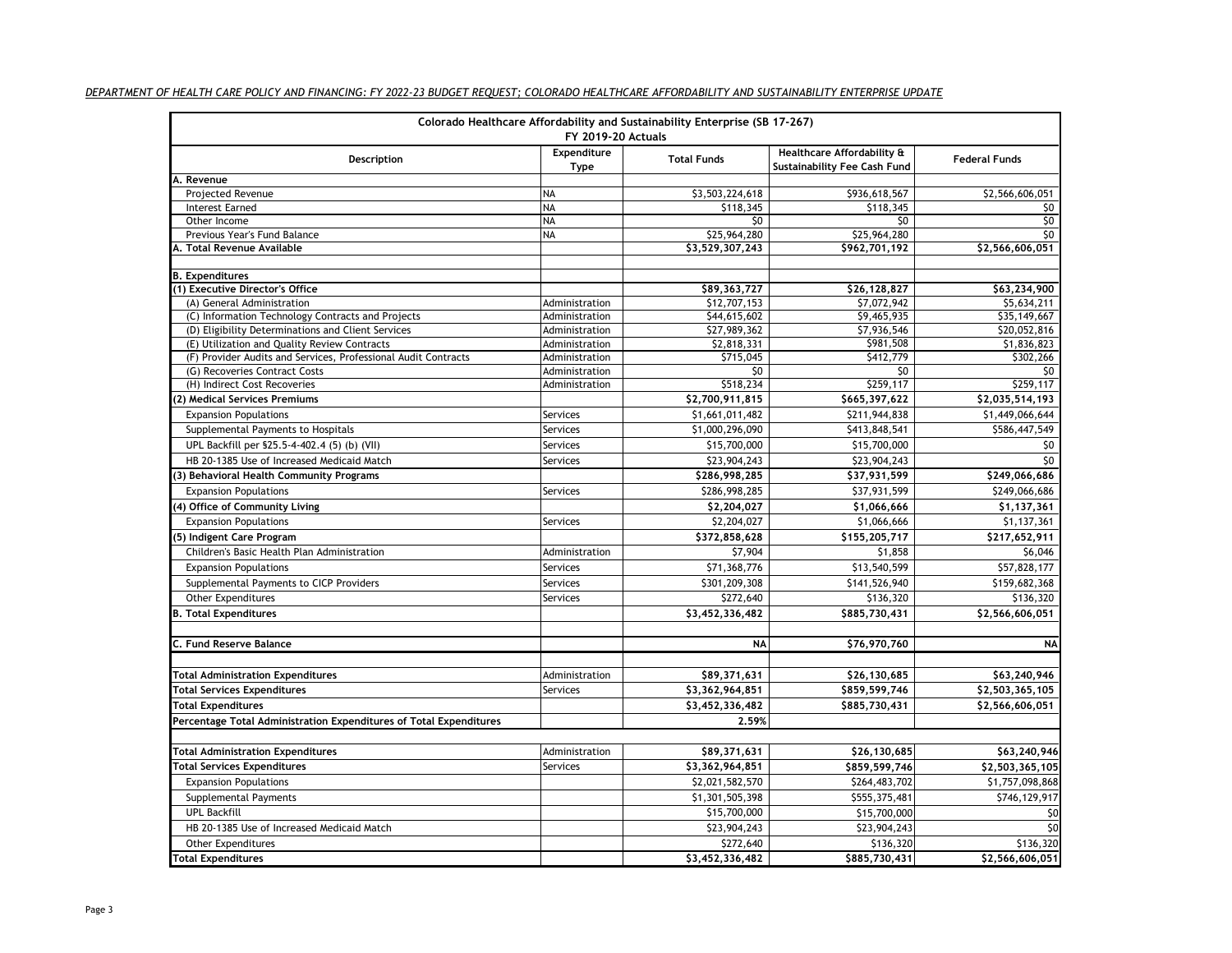| Colorado Healthcare Affordability and Sustainability Enterprise (SB 17-267)<br>FY 2020-21 Actuals |                     |                                    |                                                                   |                                    |  |
|---------------------------------------------------------------------------------------------------|---------------------|------------------------------------|-------------------------------------------------------------------|------------------------------------|--|
| Description                                                                                       | Expenditure<br>Type | <b>Total Funds</b>                 | Healthcare Affordability &<br><b>Sustainability Fee Cash Fund</b> | <b>Federal Funds</b>               |  |
| A. Revenue                                                                                        |                     |                                    |                                                                   |                                    |  |
| Projected Revenue                                                                                 | <b>NA</b>           | \$4,151,479,437                    | \$1,126,819,557                                                   | \$3,024,659,880                    |  |
| Interest Earned                                                                                   | NA                  | \$2,090,289                        | \$2,090,289                                                       | \$0                                |  |
| Other Income                                                                                      | <b>NA</b>           | \$27,664                           | \$27,664                                                          | 50                                 |  |
| Previous Year's Fund Balance                                                                      | <b>NA</b>           | \$76,970,760                       | \$76,970,760                                                      | SO                                 |  |
| A. Total Revenue Available                                                                        |                     | \$4,230,568,150                    | \$1,205,908,270                                                   | \$3,024,659,880                    |  |
| <b>B.</b> Expenditures                                                                            |                     |                                    |                                                                   |                                    |  |
| (1) Executive Director's Office                                                                   |                     | \$54,924,729                       | \$18,784,546                                                      | \$36,140,183                       |  |
| (A) General Administration                                                                        | Administration      | \$10,956,337                       | \$5,412,111                                                       | \$5,544,226                        |  |
| (C) Information Technology Contracts and Projects                                                 | Administration      | \$15,760,836                       | \$5,476,886                                                       | \$10,283,950                       |  |
| (D) Eligibility Determinations and Client Services                                                | Administration      | \$25,348,172                       | \$6,795,681                                                       | \$18,552,491                       |  |
| (E) Utilization and Quality Review Contracts                                                      | Administration      | \$1,982,332                        | \$661,342                                                         | \$1,320,990                        |  |
| (F) Provider Audits and Services, Professional Audit Contracts                                    | Administration      | \$256,208                          | \$128,104                                                         | \$128,104                          |  |
| (G) Recoveries Contract Costs                                                                     | Administration      | \$0                                | \$0                                                               | \$0                                |  |
| (H) Indirect Cost Recoveries                                                                      | Administration      | \$620,844                          | \$310,422                                                         | \$310,422                          |  |
| (2) Medical Services Premiums                                                                     |                     | \$3,490,597,977                    | \$966,101,521                                                     | \$2,524,496,456                    |  |
| <b>Expansion Populations</b>                                                                      | Services            | \$1,979,049,149                    | \$273,061,648                                                     | \$1,705,987,501                    |  |
| Supplemental Payments to Hospitals                                                                | Services            | \$1,272,752,280                    | \$454,243,325                                                     | \$818,508,955                      |  |
| UPL Backfill per §25.5-4-402.4 (5) (b) (VII) & Budget Balancing Transfer                          | Services            | \$176,700,000                      | \$176,700,000                                                     | \$0                                |  |
| HB 20-1385 Use of Increased Medicaid Match                                                        | Services            | \$42,265,630                       | \$42,265,630                                                      | \$0                                |  |
| ARPA - SB 21-286 Transfer                                                                         |                     | \$19,830,918                       | \$19,830,918                                                      | SO                                 |  |
| (3) Behavioral Health Community Programs                                                          |                     | \$393,547,654                      | \$53,686,976                                                      | \$339,860,678                      |  |
| <b>Expansion Populations</b>                                                                      | Services            | \$393,547,654                      | \$53,686,976                                                      | \$339,860,678                      |  |
| (4) Office of Community Living                                                                    |                     | \$10,477,697                       | \$4,255,617                                                       | \$6,222,080                        |  |
| <b>Expansion Populations</b>                                                                      | Services            | \$10,477,697                       | \$4,255,617                                                       | \$6,222,080                        |  |
| (5) Indigent Care Program                                                                         |                     | \$205,894,499                      | \$87,954,016                                                      | \$117,940,483                      |  |
| Children's Basic Health Plan Administration                                                       | Administration      | \$12,920                           | \$3,961                                                           | \$8,959                            |  |
| <b>Expansion Populations</b>                                                                      | Services            | \$70,333,551                       | \$20,176,041                                                      | \$50,157,510                       |  |
| Supplemental Payments to CICP Providers                                                           | Services            | \$135,548,028                      | \$67,774,014                                                      | \$67,774,014                       |  |
| <b>B. Total Expenditures</b>                                                                      |                     | \$4,155,442,556                    | \$1,130,782,676                                                   | \$3,024,659,880                    |  |
|                                                                                                   |                     |                                    |                                                                   |                                    |  |
| C. Fund Reserve Balance                                                                           |                     | <b>NA</b>                          | \$75,125,594                                                      | <b>NA</b>                          |  |
| <b>Total Administration Expenditures</b>                                                          | Administration      | \$54,937,649                       | \$18,788,507                                                      | \$36,149,142                       |  |
| <b>Total Services Expenditures</b>                                                                | Services            | \$4,080,673,989                    | \$1,092,163,251                                                   | \$2,988,510,738                    |  |
| <b>Total Expenditures</b>                                                                         |                     | \$4,135,611,638                    | \$1,110,951,758                                                   | \$3,024,659,880                    |  |
| Percentage Total Administration Expenditures of Total Expenditures                                |                     | 1.33%                              |                                                                   |                                    |  |
|                                                                                                   |                     |                                    |                                                                   |                                    |  |
| <b>Total Administration Expenditures</b>                                                          | Administration      | \$54,937,649                       | \$18,788,507                                                      | \$36,149,142                       |  |
| <b>Total Services Expenditures</b>                                                                | Services            | \$4,100,504,907<br>\$2,453,408,051 | \$1,111,994,169<br>\$351,180,282                                  | \$2,988,510,738<br>\$2,102,227,769 |  |
| <b>Expansion Populations</b><br>Supplemental Payments                                             |                     | \$1,408,300,308                    | \$522,017,339                                                     | \$886,282,969                      |  |
| <b>UPL Backfill</b>                                                                               |                     | \$176,700,000                      | \$176,700,000                                                     | \$0                                |  |
| HB 20-1385 Use of Increased Medicaid Match                                                        |                     | \$42,265,630                       | \$42,265,630                                                      | \$0                                |  |
| ARPA - SB 21-286 Transfer                                                                         |                     | \$19,830,918                       | \$19,830,918                                                      | \$0                                |  |
| <b>Total Expenditures</b>                                                                         |                     | \$4,155,442,556                    | \$1,130,782,676                                                   | \$3,024,659,880                    |  |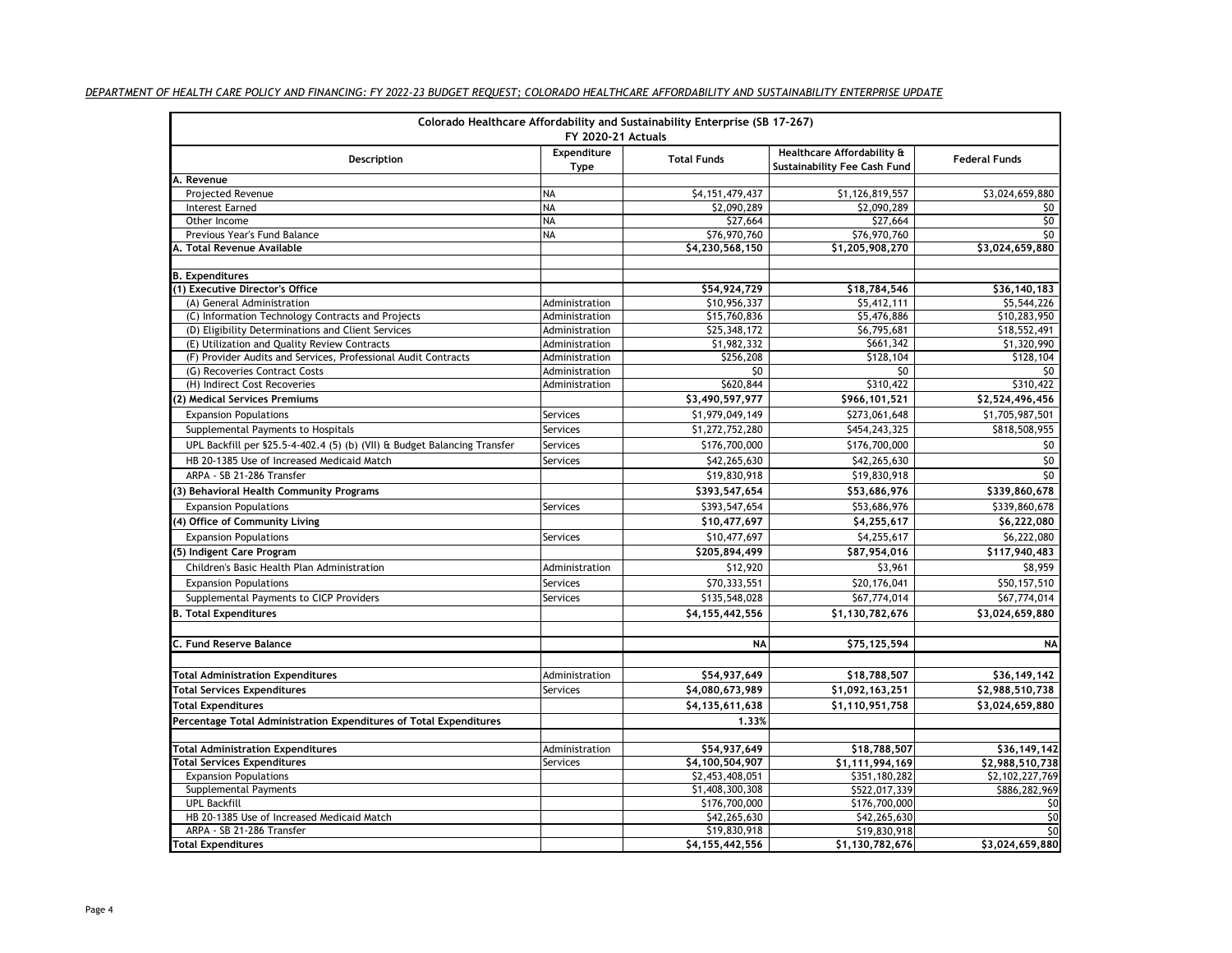|                                                                    | FY 2021-22 Estimate | Colorado Healthcare Affordability and Sustainability Enterprise (SB 17-267) |                                                                   |                             |
|--------------------------------------------------------------------|---------------------|-----------------------------------------------------------------------------|-------------------------------------------------------------------|-----------------------------|
| Description                                                        | Expenditure<br>Type | <b>Total Funds</b>                                                          | Healthcare Affordability &<br><b>Sustainability Fee Cash Fund</b> | <b>Federal Funds</b>        |
| A. Revenue                                                         |                     |                                                                             |                                                                   |                             |
| <b>Projected Revenue</b>                                           | <b>NA</b>           | \$4,799,993,751                                                             | \$1,155,020,406                                                   | \$3,644,973,345             |
| Interest Earned                                                    | <b>NA</b>           | \$2,106,000                                                                 | \$2,106,000                                                       | \$0                         |
| Other Income                                                       | <b>NA</b>           | \$0                                                                         | \$0                                                               | 50                          |
| Previous Year's Fund Balance                                       | <b>NA</b>           | \$75,125,594                                                                | \$75,125,594                                                      | \$0                         |
| A. Total Revenue Available                                         |                     | \$4,877,225,345                                                             | \$1,232,252,000                                                   | \$3,644,973,345             |
| <b>B.</b> Expenditures                                             |                     |                                                                             |                                                                   |                             |
| (1) Executive Director's Office                                    |                     | \$105,649,654                                                               | \$35,289,330                                                      | \$70,360,324                |
| (A) General Administration                                         | Administration      | \$17,074,509                                                                | \$8,589,462                                                       | \$8,485,047                 |
| (C) Information Technology Contracts and Projects                  | Administration      | \$41,140,380                                                                | \$11,298,849                                                      | $\overline{529}$ , 841, 531 |
| (D) Eligibility Determinations and Client Services                 | Administration      | \$36,464,886                                                                | \$10,545,214                                                      | \$25,919,672                |
| (E) Utilization and Quality Review Contracts                       | Administration      | \$4,213,618                                                                 | \$1,376,366                                                       | \$2,837,252                 |
| (F) Provider Audits and Services, Professional Audit Contracts     | Administration      | \$749,277                                                                   | \$404,395                                                         | \$344,882                   |
| (G) Recoveries Contract Costs                                      | Administration      | \$5,707,678                                                                 | \$2,853,839                                                       | \$2,853,839                 |
| (H) Indirect Cost Recoveries                                       | Administration      | \$299,306                                                                   | \$221,205                                                         | \$78,101                    |
| (2) Medical Services Premiums                                      |                     | \$3,812,771,143                                                             | \$914,525,624                                                     | \$2,898,245,519             |
| <b>Expansion Populations</b>                                       | Services            | \$2,341,609,143                                                             | \$328,194,031                                                     | \$2,013,415,112             |
| Supplemental Payments to Hospitals                                 | Services            | \$1,401,767,707                                                             | \$516,937,300                                                     | \$884,830,407               |
| UPL Backfill per §25.5-4-402.4 (5) (b) (VII)                       | Services            | \$15,700,000                                                                | \$15,700,000                                                      | \$0                         |
| HB 20-1385 Use of Increased Medicaid Match                         | Services            | \$53,694,293                                                                | \$53,694,293                                                      | \$0                         |
| Other Expenditures / Decision Items                                | Services            | 50                                                                          | \$0                                                               | \$0                         |
| 3) Behavioral Health Community Programs                            |                     | \$562,946,408                                                               | \$63,433,088                                                      | \$499,513,320               |
| <b>Expansion Populations</b>                                       | Services            | \$543,912,978                                                               | \$53,916,373                                                      | \$489,996,605               |
| Other Expenditures / Decision Items                                | Services            | \$19,033,430                                                                | \$9,516,715                                                       | \$9,516,715                 |
| (4) Office of Community Living                                     |                     | \$11,432,298                                                                | \$5,716,149                                                       | \$5,716,149                 |
| <b>Expansion Populations</b>                                       | Services            | \$11,432,298                                                                | \$5,716,149                                                       | \$5,716,149                 |
| (5) Indigent Care Program                                          |                     | \$309,298,624                                                               | \$138,160,591                                                     | \$171,138,033               |
| Children's Basic Health Plan Administration                        | Administration      | \$18,881                                                                    | \$6,610                                                           | \$12,271                    |
| <b>Expansion Populations</b>                                       | Services            | \$77,243,036                                                                | \$25,606,238                                                      | \$51,636,798                |
| Supplemental Payments to CICP Providers                            | Services            | \$232,036,707                                                               | \$112,547,743                                                     | \$119,488,964               |
| <b>B. Total Expenditures</b>                                       |                     | \$4,802,098,127                                                             |                                                                   | \$3,644,973,345             |
|                                                                    |                     |                                                                             | \$1,157,124,782                                                   |                             |
| C. Fund Reserve Balance                                            |                     | <b>NA</b>                                                                   | \$75,127,218                                                      | <b>NA</b>                   |
| <b>Total Administration Expenditures</b>                           | Administration      | \$105,668,535                                                               | \$35,295,940                                                      | \$70,372,595                |
| <b>Total Services Expenditures</b>                                 |                     |                                                                             |                                                                   |                             |
|                                                                    | Services            | \$4,696,429,592                                                             | \$1,121,828,842                                                   | \$3,574,600,750             |
| <b>Total Expenditures</b>                                          |                     | \$4,802,098,127                                                             | \$1,157,124,782                                                   | \$3,644,973,345             |
| Percentage Total Administration Expenditures of Total Expenditures |                     | 2.20%                                                                       |                                                                   |                             |
| <b>Total Administration Expenditures</b>                           | Administration      | \$105,668,535                                                               | \$35,295,940                                                      | \$70,372,595                |
| <b>Total Services Expenditures</b>                                 | Services            | \$4,696,429,592                                                             | \$1,121,828,842                                                   | \$3,574,600,750             |
| <b>Expansion Populations</b>                                       |                     | \$2,993,230,885                                                             | \$422,949,506                                                     | \$2,570,281,379             |
| Supplemental Payments                                              |                     | \$1,633,804,414                                                             | \$629,485,043                                                     | \$1,004,319,371             |
| <b>UPL Backfill</b>                                                |                     | \$15,700,000                                                                | \$15,700,000                                                      | \$0                         |
| HB 20-1385 Use of Increased Medicaid Match                         |                     | \$53,694,293                                                                | \$53,694,293                                                      | SO                          |
| <b>Total Expenditures</b>                                          |                     | \$4,802,098,127                                                             | \$1,157,124,782                                                   | \$3,644,973,345             |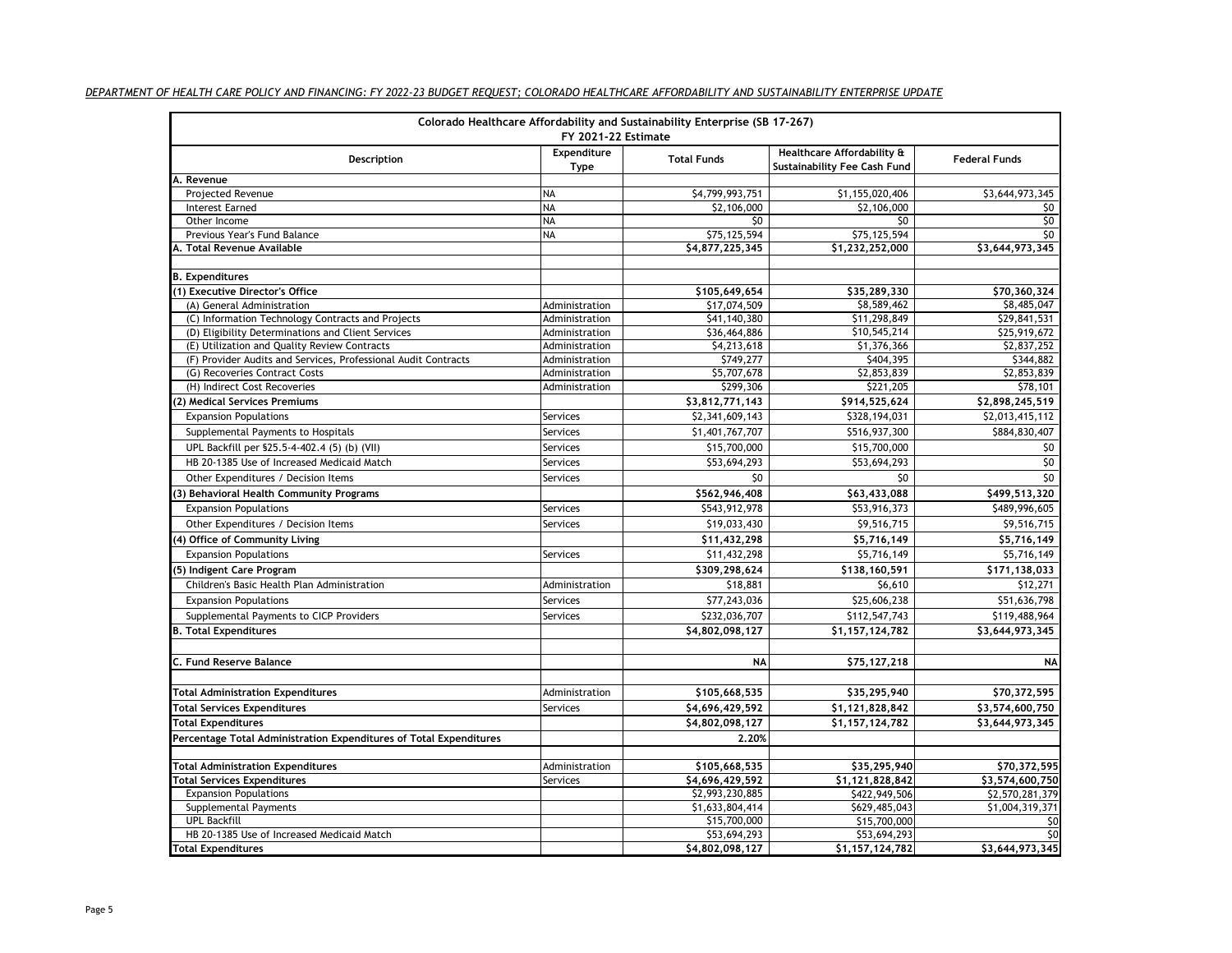| Colorado Healthcare Affordability and Sustainability Enterprise (SB 17-267)<br><b>FY 2022-23 Request</b> |                     |                    |                                                            |                                 |
|----------------------------------------------------------------------------------------------------------|---------------------|--------------------|------------------------------------------------------------|---------------------------------|
| Description                                                                                              | Expenditure<br>Type | <b>Total Funds</b> | Healthcare Affordability &<br>Sustainability Fee Cash Fund | <b>Federal Funds</b>            |
| A. Revenue                                                                                               |                     |                    |                                                            |                                 |
| Projected Revenue                                                                                        | <b>NA</b>           | \$4,604,903,847    | \$1,142,095,889                                            | \$3,462,807,958                 |
| <b>Interest Earned</b>                                                                                   | <b>NA</b>           | \$2,060,556        | \$2,060,556                                                | \$0                             |
| Other Income                                                                                             | <b>NA</b>           | \$0                | \$0                                                        | \$0                             |
| Previous Year's Fund Balance                                                                             | <b>NA</b>           | \$75,127,218       | \$75,127,218                                               | \$0                             |
| A. Total Revenue Available                                                                               |                     | \$4,682,091,621    | \$1,219,283,663                                            | \$3,462,807,958                 |
| <b>B.</b> Expenditures                                                                                   |                     |                    |                                                            |                                 |
| (1) Executive Director's Office                                                                          |                     | \$90,949,062       | \$35,837,964                                               | \$55,111,098                    |
| (A) General Administration                                                                               | Administration      | \$18,318,070       | \$9,304,816                                                | \$9,013,254                     |
| (C) Information Technology Contracts and Projects                                                        | Administration      | \$22,469,073       | \$8,323,392                                                | \$14,145,681                    |
| (D) Eligibility Determinations and Client Services                                                       | Administration      | \$40,606,394       | \$13,870,229                                               | \$26,736,165                    |
| (E) Utilization and Quality Review Contracts                                                             | Administration      | \$4,744,980        | \$1,904,498                                                | \$2,840,482                     |
| (F) Provider Audits and Services, Professional Audit Contracts                                           | Administration      | \$783,277          | \$421,395                                                  | \$361,882                       |
| (G) Recoveries Contract Costs                                                                            | Administration      | \$5,864,628        | \$2,932,314                                                | \$2,932,314                     |
| (H) Indirect Cost Recoveries                                                                             | Administration      | \$436,644          | \$218,322                                                  | \$218,322                       |
| Other Expenditures / Decision Items                                                                      | Administration      | (52, 274, 004)     | (51, 137, 002)                                             | (51, 137, 002)                  |
| (2) Medical Services Premiums                                                                            |                     | \$3,662,447,112    | \$883,038,858                                              | \$2,779,408,254                 |
| <b>Expansion Populations</b>                                                                             | Services            | \$2,187,123,416    | \$300,683,055                                              | \$1,886,440,361                 |
| Supplemental Payments to Hospitals                                                                       | Services            | \$1,450,460,016    | \$562,073,963                                              | \$888,386,053                   |
| UPL Backfill per §25.5-4-402.4 (5) (b) (VII)                                                             | Services            | \$15,700,000       | \$15,700,000                                               | \$0                             |
| Other Expenditures / Decision Items                                                                      | Services            | \$9,163,680        | \$4,581,840                                                | \$4,581,840                     |
| 3) Behavioral Health Community Programs                                                                  |                     | \$532,189,607      | \$78,480,621                                               | \$453,708,986                   |
| <b>Expansion Populations</b>                                                                             | Services            | \$505,768,167      | \$65,269,901                                               | \$440,498,266                   |
| Other Expenditures / Decision Items                                                                      | Services            | \$26,421,440       | \$13,210,720                                               | \$13,210,720                    |
| 4) Office of Community Living                                                                            |                     | \$16,809,120       | \$8,404,560                                                | \$8,404,560                     |
| <b>Expansion Populations</b>                                                                             | Services            | \$16,731,896       | \$8,365,948                                                | \$8,365,948                     |
| Other Expenditures / Decision Items                                                                      | Services            | \$77,224           | \$38,612                                                   | \$38,612                        |
| (5) Indigent Care Program                                                                                |                     | \$307,869,366      | \$141,694,306                                              | \$166,175,060                   |
| Children's Basic Health Plan Administration                                                              | Administration      | \$19,776           | \$7,047                                                    | \$12,729                        |
| <b>Expansion Populations</b>                                                                             | Services            | \$85,279,842       | \$30,402,385                                               | \$54,877,457                    |
| Supplemental Payments to CICP Providers                                                                  | Services            | \$222,763,800      | \$111,381,900                                              | \$111,381,900                   |
| Other Expenditures / Decision Items                                                                      | Services            | (\$194,052)        | (597, 026)                                                 | (597, 026)                      |
| <b>B. Total Expenditures</b>                                                                             |                     | \$4,610,264,267    | \$1,147,456,309                                            | \$3,462,807,958                 |
|                                                                                                          |                     |                    |                                                            |                                 |
| C. Fund Reserve Balance                                                                                  |                     | <b>NA</b>          | \$71,827,354                                               | NA                              |
|                                                                                                          |                     |                    |                                                            |                                 |
| Total Administration Expenditures                                                                        | Administration      | \$90,968,838       | \$35,845,011                                               | \$55,123,827                    |
| Total Services Expenditures                                                                              | Services            | \$4,519,295,429    | \$1,111,611,298                                            | \$3,407,684,131                 |
| <b>Total Expenditures</b>                                                                                |                     | \$4,610,264,267    | \$1,147,456,309                                            | \$3,462,807,958                 |
| Percentage Total Administration Expenditures of Total Expenditures                                       |                     | 1.97%              |                                                            |                                 |
| <b>Total Administration Expenditures</b>                                                                 | Administration      | \$90,968,838       |                                                            |                                 |
| <b>Total Services Expenditures</b>                                                                       | Services            | \$4,519,295,429    | \$35,845,011<br>\$1,111,611,298                            | \$55,123,827<br>\$3,407,684,131 |
| <b>Expansion Populations</b>                                                                             |                     | \$2,794,903,321    | \$404,721,289                                              | \$2,390,182,032                 |
| Supplemental Payments                                                                                    |                     | \$1,673,223,816    | \$673,455,863                                              | \$999,767,953                   |
| <b>UPL Backfill</b>                                                                                      |                     | \$15,700,000       | \$15,700,000                                               | \$0                             |
| Pending Budget Requests                                                                                  |                     | \$35,468,292       | \$17,734,146                                               | \$17,734,146                    |
| <b>Total Expenditures</b>                                                                                |                     | \$4,610,264,267    | \$1,147,456,309                                            | \$3,462,807,958                 |